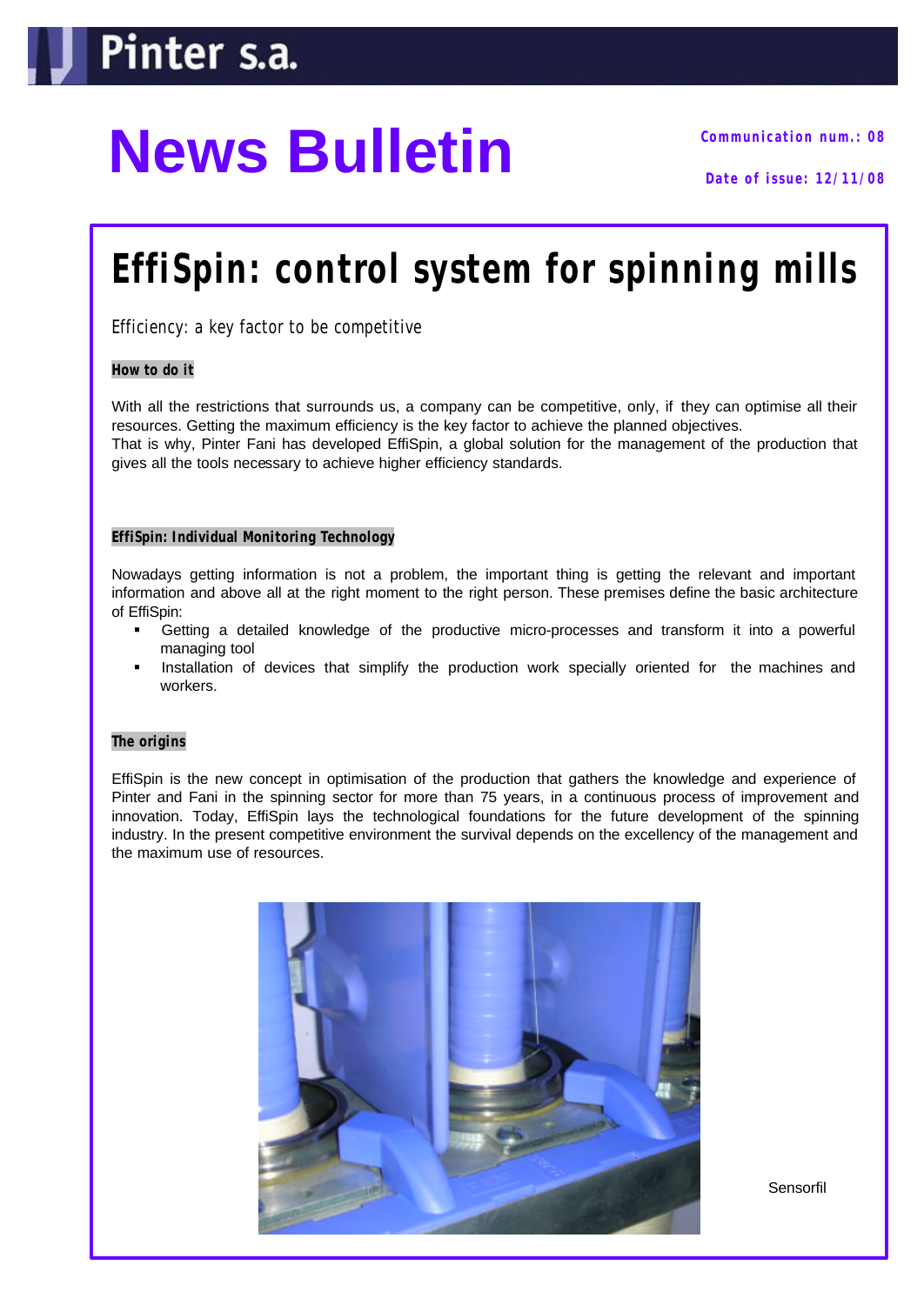## nter s.a.

#### **An overall look**

The complete system: this is how EffiSpin works and how interacts with its surroundings



#### **Main features of EffiSpin**

EffiSpin is based on a continuous interaction between the systems and different levels of involved people. It is not only a monitoring system, but a whole new productive organisation. It simplifies the work at the machine, saves energy and labour costs and supplies a detailed information of what is going on during the process. From the raw material until the ring frame. From the worker at the machine until the general manager. This is how EffiSpin works and this how the optimisation the production is achieved.

The system is structured in two main networks:

- Hardware: group of electronic components, sensors and interfaces that pick the information and send it to:
	- o Direct information for the workers for an efficient managing of the number of breaks, machine stops, low twist spindles.
	- o Production data that is sent to the computer to be processed by Eureka
- ß Software: Eureka spinning, double intranet network. One with the machines and the other one with corporate network. Unlimited number of clients can have access to the data and it can even be shared by a remote client through the Internet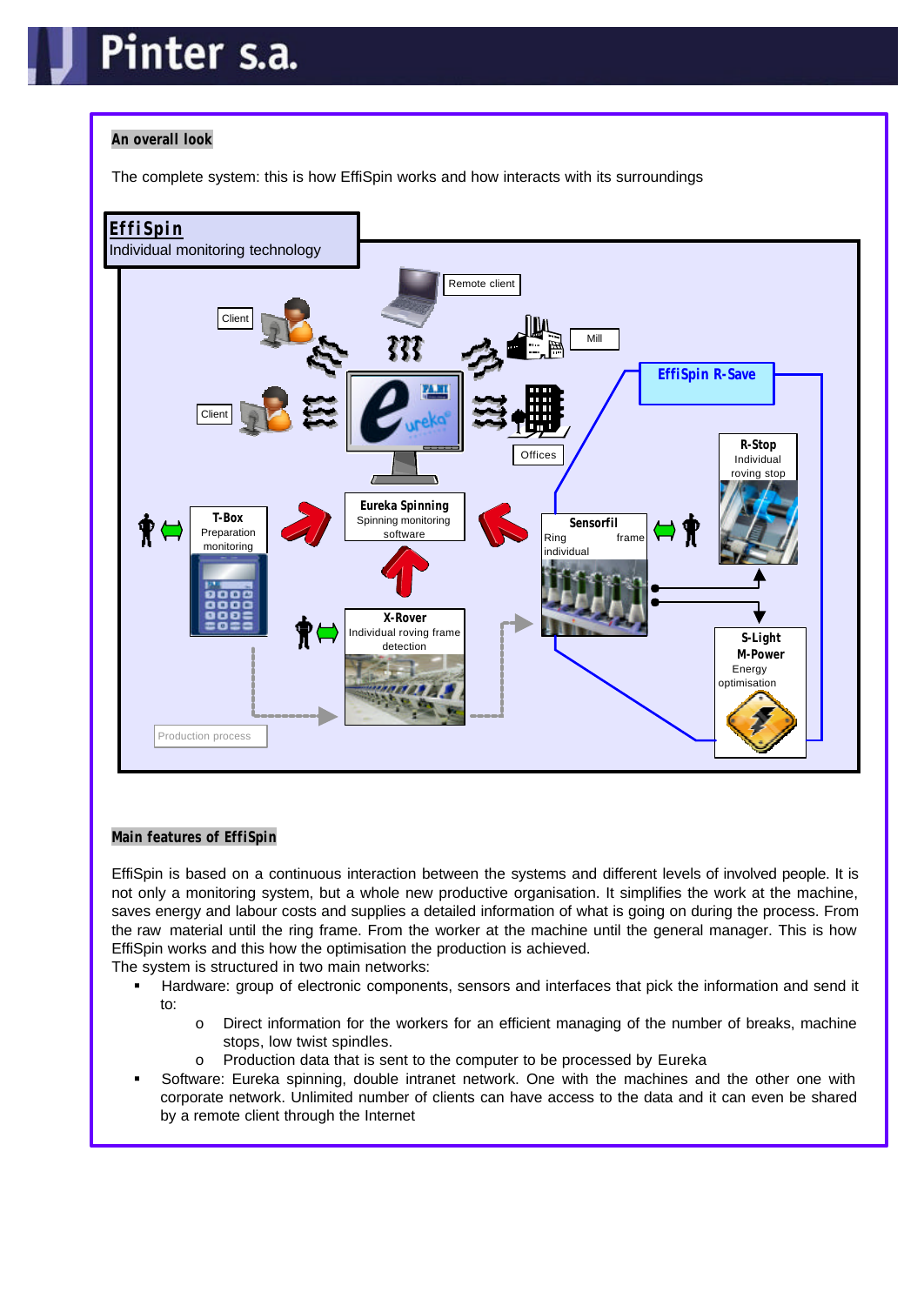#### **Advantages**

| Improvement                                   | <b>Competitive advantage</b>      |
|-----------------------------------------------|-----------------------------------|
| Decrease in the number of breaks              | Production increase               |
| Decrease in the average break time            |                                   |
| Increase in the production speed              |                                   |
| Increase in labour efficiency                 |                                   |
| Increase in machine efficiency                |                                   |
| Decrease of waste<br>٠                        | <b>Expenses reduction</b>         |
| Decrease in lappings                          |                                   |
| Decrease in rubber cots, aprons               |                                   |
| Decrease in cleaning frequency                |                                   |
| Possible reassignment of workers              |                                   |
| Electrical consumption reduction<br>٠         |                                   |
| Instant detection of low twist spindles<br>٠  | <b>Quality increase</b>           |
| Less fibre contamination                      |                                   |
| Less hairiness in broken yarns                |                                   |
| Simplicity for workers<br>٠                   | Improvement in working conditions |
| Work more attractive                          |                                   |
| Implantation of clear bonus money             |                                   |
| Relevant data supply to different levels<br>٠ | Increase in managing control      |
| (intermediate and high managers)              |                                   |
| Linked to corporate intranet                  |                                   |
| Export to other information systems           |                                   |

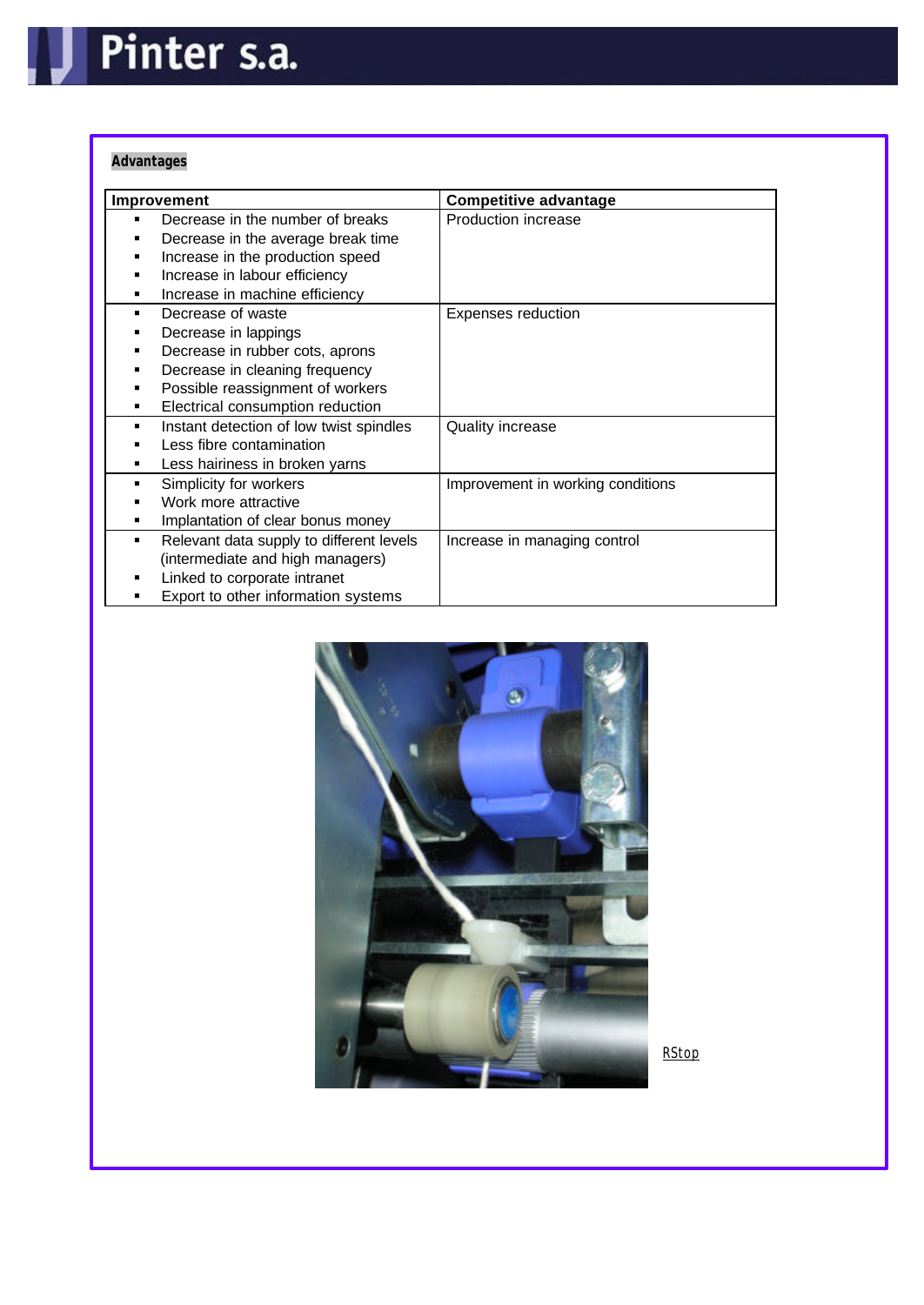### **EffiSpin in detail**

#### **Sensorfil: experience is a degree**

The developement of Sensorfil in the market as the first spindle by spindle static detector for ring frame, opened a new range of possibilities in the control and improvement of the spinning mills. Its great technological level, high reliability, easiness in use and no need of maintenance make of Sensorfil the individual sensor leader in the market, with more than 2 million spindles under its control all over the world. Today, in the information era, Sensorfil, as cornerstone of EffiSpin system, turns into an essential part for an efficient production. The possibilities to complement with R-Stop, L-Save and M-Power, in the line of EffiSpin R-Save, bring mark-up solutions to the spinning sector.

#### **One system – many applications**

Sensorfil can be installed on any kind of spinning machine, both short staple and long staple, allowing the integration to EffiSpin even to machines from different producer. This flexibility allows the use of a same technology, applied in a different way depending on the machine and on the choices required by the client.

**Patrolling for yarn breaks? Not anymore with Sensorfil**





Installing Sensorfil means to remove the biggest time consuming job of our workers: the patrolling in order to look for a yarn break. The system allows the worker to do the work of repairing the yarn breaks without wasting his time and concentration in searching where the breaks have occurred, thanks to the efficient signalisation system (multicolour and multi sign lamp, LEDs on the sensors and control unit T-Box). Time will be better applied in more productive tasks, with the consequent benefit for the company. Sensorfil allows reducing up to a 90% the average time per break when adding this instant sign with a bigger arriving speed to the broken spindle.

This working method can be applied in an effective way to a system with individual sensors in order to detect at the moment, the yarn break or the twist loss, specially in machines of more than 500 spindles. Otherwise, a big part of the benefits remain cancelled due to the long detection period that it is taken with other mobile conventional systems.

Besides the standard signalisation system, this can be personalized depending on every need, with numerical or alphanumerical screens showing the real number of breaks by side, efficiency and other interesting data.

#### **Efispin R-Save: specially projects for a maximum efficiency**

Universal solutions do not suit today's industry. The needs of a denim producer have not much in common with the ones of a shirting yarns or technical fabrics producer. That is why, based on the EffiSpin concept, we have designed the R-Save module, with the aim of offering several solutions to optimise the efficiency and adaptable to every reality, through equipments that reduce the processes expenses and improve the qualities of the machines, based on our own experience and also on the worries of our clients.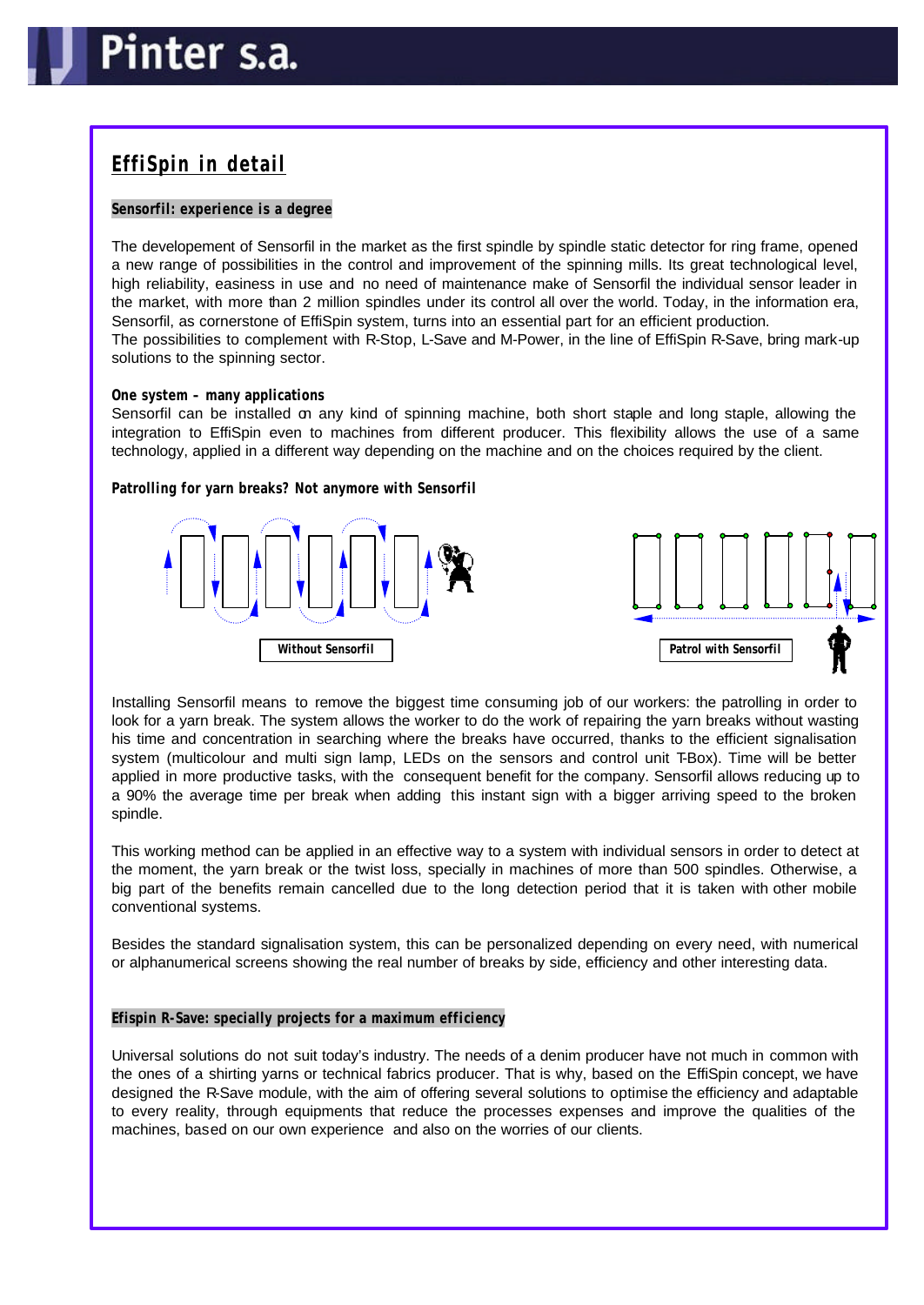**R-Save** includes the different personalized possibilities pointed to the saving of both raw materials and electric consumption, taking the maximum profit of the human resources in disposal. Next we show some of the standard personalized options but it is possible to develop other solutions and adaptations based on any particular need.

#### **R-Stop**

The R-Stop application (roving stop) to the ring frame means an important sep towards three key points for the spinning mills:

- 1. Saving of raw material.
- 2. Removal of fibre lapping problems.
- 3. Minimize the human effect on the production.

Connected to the Sensorfil, when the roving stop detects a yarn break, comes into operation, by stopping the roving feeding.

The R-Stop application is specially recommended in cases of fibres with great mark-up or high resistance, in thick count yarns (with high production speed) and spinning mills with an important labour cost, because it allows the operations with a smaller number of workers.

There are different kinds of R-Stop, which permit its adaptation to any kind of ring frame.

#### **S-Light**

Why having the illumination on for no reason? The option S-Light (Light Saving) allows the lighting control of the machines, turning on or off the lights in a certain part of the plant, a machine or a section depending on the breaks detected by EffiSpin, with the consequent energy saving. Without breaks it is possible to work without a direct lighting, which will turn on when a break occurs in order to make easy the repairing operation.

#### **M-Power**

The energy costs are, day by day, more important in the total of the production. With the new M-Power module it is possible to monitorise the consumption of the different machines at real time in order to plan the production also from an energy point of view.

#### **Effispeed**

A step towards the automation of the spinning mill: EffiSpin can regulate automatically the speed of the ring frame according to the level of the breaks detected, in order to optimise it depending on the article, the material, the situation of the staff or any other parameter.



**Eureka Spinning, or how to control production at the moment, from any place**

Eureka joins the experience accumulated from the launching of the first MPS and Archimede more than 20 years ago, with a software completely updated, in Windows, faithful to the strength, liability and use typical of Eureka parents. It has been designed to work in a global scene, and therefore allows remote access from everywhere (through the corporate company net), the connection of an unlimited number of workstations and remote technical assistance, among others.

Created in the more up-to-date programming environments, the possibilities of personalize and development of Eureka are almost unlimited,

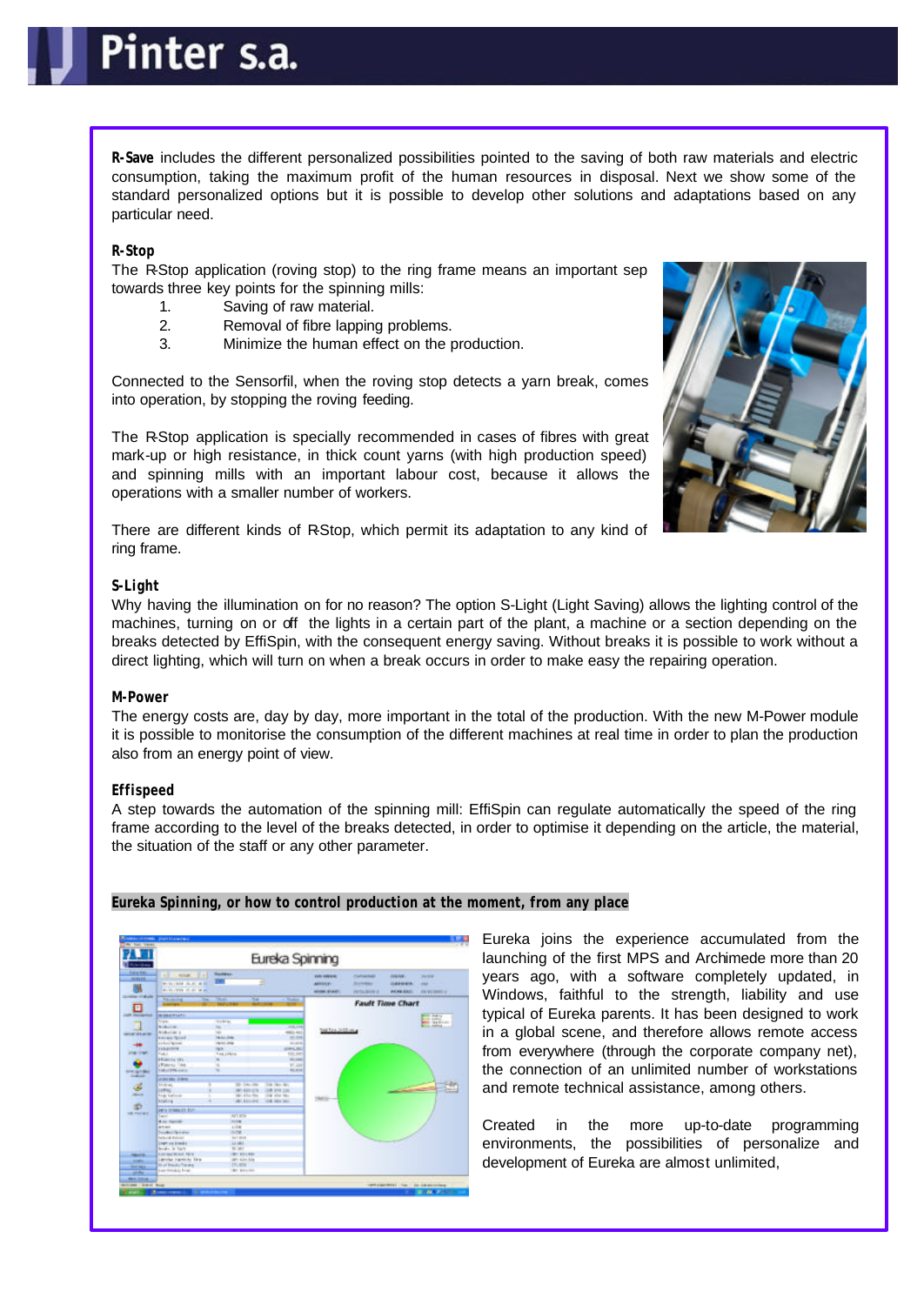### Pinter s.a.

beginning with the creation of specific reports, to wireless connection of the information, to PDA devices. It is also possible to integrate the production information directly to its corporate systems, depending on the needs.

Taking into account that the data that feed Eureka are collected and processed in real time, due to the individual detection and to the high transmission speeds via Ethernet, the generated information is always updated. Contrary to other supervision systems that need more than half a minute to question each one of the machines connected to the system, with Eureka we need only 1 to 2 seconds (depending on the machine) in order to have the information. That is why, even in big installations, the refreshing time of the data is very short. Another advantage of EffiSpin; in case of detection of values out of the pre-established limits, the programme generates pop-up messages that allow an immediate adjustment of the problem. With the old control systems, the problem was detected only when analysing the report (at the end of a shift or production lot), and therefore the correction time was long. Eureka controls the process in detail all the time, warning about the possible deviations in order to obtain greater efficiency also in this section.

#### **Basic architecture of Eureka**

Eureka is a powerful packet made up by three different modules, combined among them:



- Eureka Traking: collection and transport module of the data, from every control unit to the server. It has also the work of registering the data in the database.
- Database: store of all the information in SQL Server Express Edition (updated to the complete version)
- Eureka Spinning: interface with the user. Collects and processes all the information of the database and displays it in an easy way to the user. It is completely shaped regarding security level, qualities and access.

#### **T-BOX: simple, liable and 100% effective**

T-BOX is the brain of all the elements that form EffiSpin. As central control unit for each one of the different system elements, it has the work of conducting all work parameters, detectors programming, signalisation elements and saving modules. Each equipment has its own T-Box which is the motor for a good running.

Moreover, as self-governing unit, it is a supervision tool very effective for the control of any kind of textile machinery, specially for the spinning preparation; it collects the work main data for each one of the machines

![](_page_5_Picture_12.jpeg)